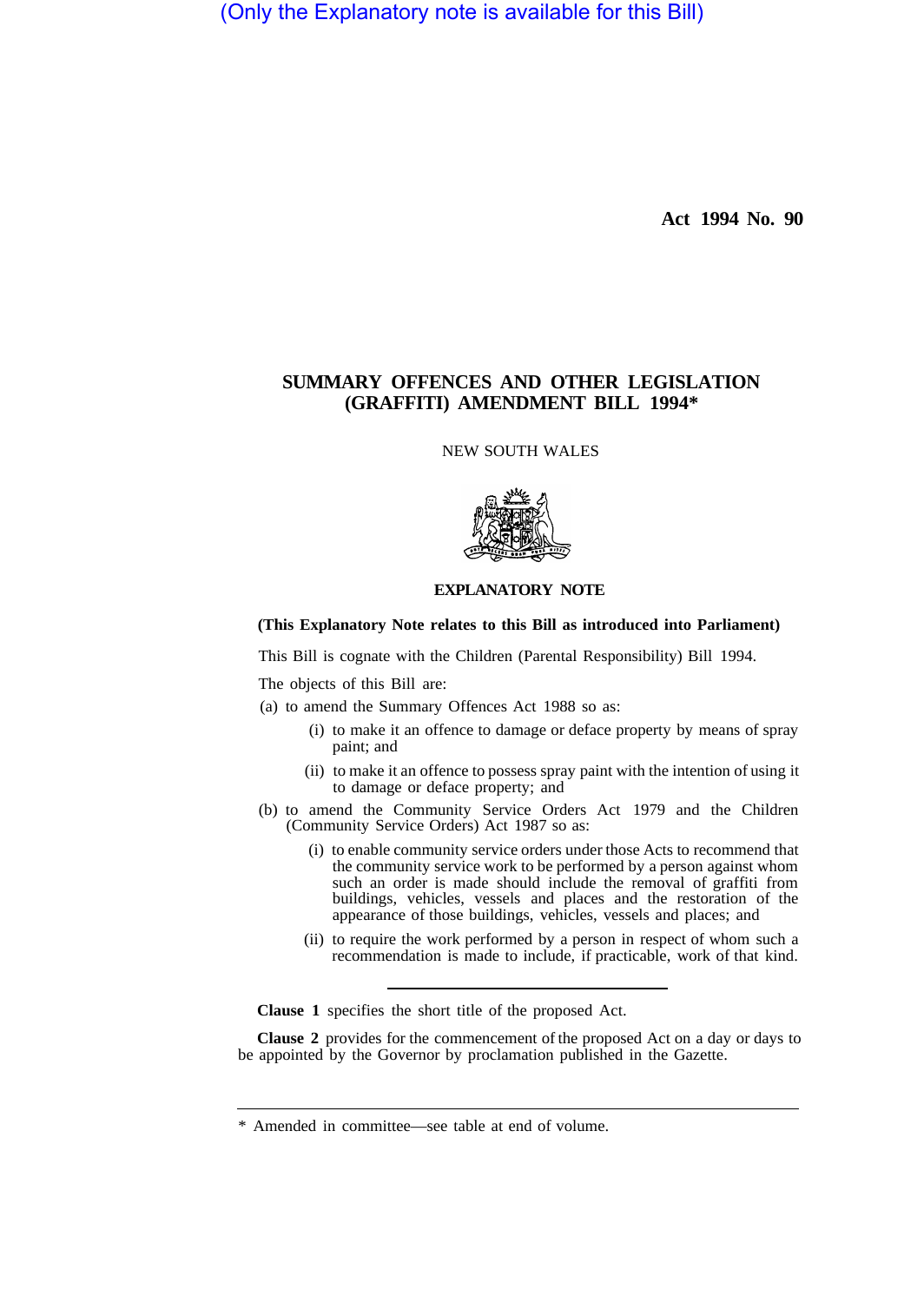*Summary Offences and Other Legislation (Graffiti) Amendment 1994 [Act 1994 No. 90]* 

**Clause 3** is a formal provision that gives effect to the Schedule of amendments to the Summary Offences Act 1988.

**Clause 4** is a formal provision that gives effect to the Schedule of amendments to the Community Service Orders Act 1979.

**Clause 5** is a formal provision that gives effect to the Schedule of amendments to the Children (Community Service Orders) Act 1987.

#### **SCHEDULE 1—AMENDMENT OF SUMMARY OFFENCES ACT 1988**

**Schedule 1 (1)** inserts definitions of "spray can" and "spray paint" into section 3.

**Schedule 1 (2)** makes a consequential amendment to the heading to Part 2 in recognition of the application of proposed sections 10A and 10B in places other than public places.

**Schedule 1 (3)** inserts proposed sections 10A and 10B into the Act.

- **Proposed section 10A** makes it an offence for a person to wilfully damage or deface premises or other property by means of spray paint. The proposed maximum penalty for such an offence is 20 penalty units or imprisonment for 12 months.
- **Proposed section 10B** makes it an offence for a person to have spray paint in the person's possession with the intention that it should be used to damage or deface premises or other property. The proposed maximum penalty for such an offence is 10 penalty units or imprisonment for 6 months. The proposed section provides for the forfeiture of the spray paint in the event that the defendant is convicted of the offence.

## **SCHEDULE 2—AMENDMENT OF COMMUNITY SERVICE ORDERS ACT 1979**

**Schedule 2 (1) and (3)** amend sections 4 and 26A so as to enable community service orders to recommend that the work to be performed by a person against whom such an order is made should include the removal of graffiti from buildings, vehicles, vessels and places and the restoration of the appearance of those buildings, vehicles, vessels and places.

**Schedule 2 (2)** amends section 14 so as to require the community service work to be performed by a person in respect of whom such a recommendation is made to include, if practicable, the removal of graffiti from buildings, vehicles, vessels and places and the restoration of the appearance of those buildings, vehicles, vessels and places.

## **SCHEDULE 3—AMENDMENT OF CHILDREN (COMMUNITY SERVICE ORDERS) ACT 1987**

**Schedule 3 (1) and (2)** amend sections 5 and 5A so as to enable community service orders to recommend that the work to be performed by a person against whom such an order is made should include the removal of graffiti from buildings, vehicles, vessels and places and the restoration of the appearance of those buildings, vehicles, vessels and places.